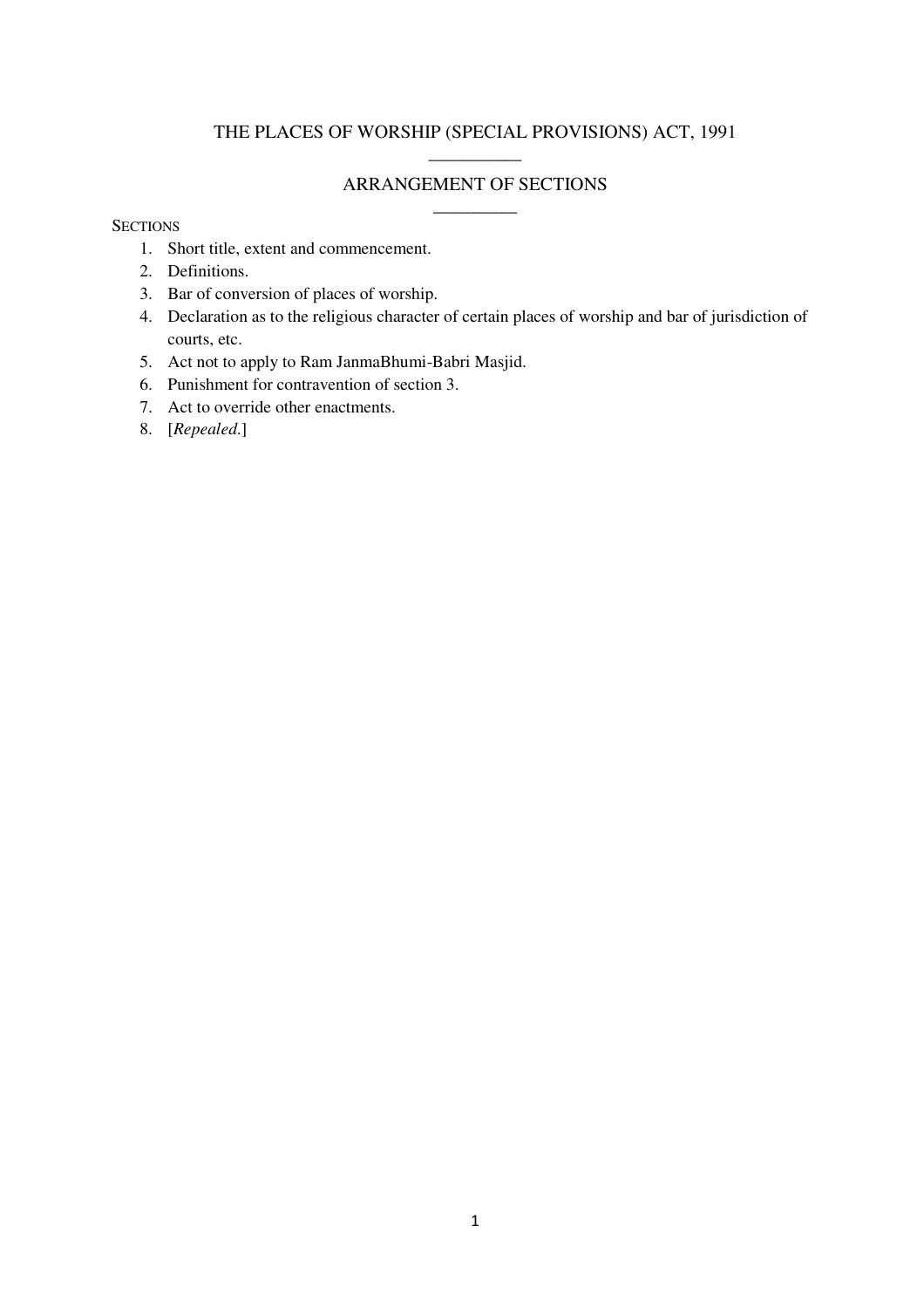#### THE PLACES OF WORSHIP (SPECIAL PROVISIONS) ACT, 1991

### ACT NO. 42 OF 1991

[18*th September*, 1991.]

An Act to prohibit conversion of any place of worship and to provide for the maintenance of the religious character of any place of worship as it existed on the 15th day of August, 1947, and for matters connected therewith or incidental thereto.

BE it enacted by Parliament in the Forty-second Year of the Republic of India as follows:—

**1. Short title, extent and commencement.**—(*1*) This Act may be called the Places of Worship (Special Provisions) Act, 1991.

(*2*) It extends to the whole of India except the State of Jammu and Kashmir\*.

(*3*) The provisions of sections 3, 6 and 8 shall come into force at once and the remaining provisions of this Act shall be deemed to have come into force on the 11th day of July, 1991.

**2. Definitions.**—In this Act, unless the context otherwise requires,—

(*a*) "commencement of this Act" means the commencement of this Act on the 11th day of July, 1991;

(*b*) "conversion", with its grammatical variations, includes alteration or change of whatever nature;

(*c*) "place of worship" means a temple, mosque, gurudwara, church, monastery or any other place of public religious worship of any religious denomination or any section thereof, by whatever name called.

**3. Bar of conversion of places of worship.**—No person shall convert any place of worship of any religious denomination or any section thereof into a place of worship of a different section of the same religious denomination or of a different religious denomination or any section thereof.

 **4. Declaration as to the religious character of certain places of worship and bar of jurisdiction of courts, etc.**—(*1*) It is hereby declared that the religious character of a place of worship existing on the 15th day of August, 1947 shall continue to be the same as it existed on that day.

(*2*) If, on the commencement of this Act, any suit, appeal or other proceeding with respect to the conversion of the religious character of any place of worship, existing on the 15th day of August, 1947, is pending before any court, tribunal or other authority, the same shall abate, and no suit, appeal or other proceeding with respect to any such matter shall lie on or after such commencement in any court, tribunal or other authority:

Provided that if any suit, appeal or other proceeding, instituted or filed on the ground that conversion has taken place in the religious character of any such place after the 15th day of August, 1947, is pending on the commencement of this Act, such suit, appeal or other proceeding shall be disposed of in accordance with the provisions of sub-section (*1*).

(*3*) Nothing contained in sub-section (*1*) and sub-section (*2*) shall apply to,—

(*a*) any place of worship referred to in the said sub-sections which is an ancient and historical monument or an archaeological site or remains covered by the Ancient Monuments and Archaeological Sites and Remains Act, 1958 (24 of 1958) or any other law for the time being in force;

(*b*) any suit, appeal or other proceeding, with respect to any matter referred to in sub-section (*2*), finally decided, settled or disposed of by a court, tribunal or other authority before the commencement of this Act;

<sup>\*.</sup> *Vide* notification No. S.O. 3912(E), dated 30th October, 2019, this Act is made applicable to the Union territory of Jammu and Kashmir and the Union territory of Ladakh.